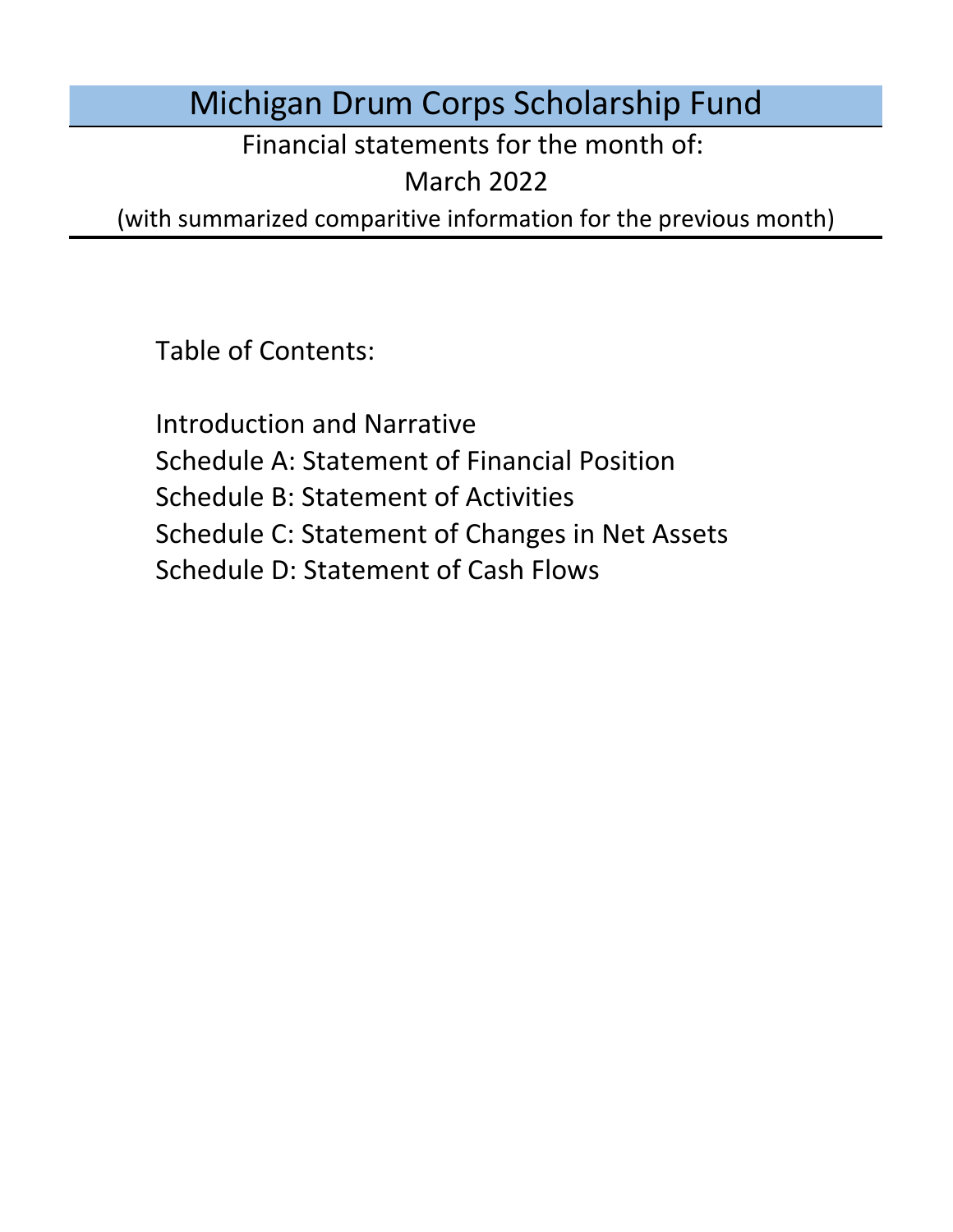### Introduction Introduction Introduction Introduction

Introduction<br>March marked the halfway point of our third year of operations with \$406 in net losses for expenses exceeding <u>Introduction</u><br>March marked the halfway point of our third year of operations with \$406 in net losses for expenses exceeding<br>donations received. To date, the Jason Fritz Memorial Endowment has a \$1,000 spendable balance an permanently restricted balance whose investment earnings will be used to support future scholarships.

One new scholarship was awarded and paid during March. To date, we have received sixteen scholarship applications this fiscal year and have awarded two scholarships. The Jason Fritz Memorial Scholarship is live for applications and<br>has received two applications! this fiscal year and have awarded two scholarships. The Jason Fritz Memorial Scholarship is live for applications and<br>has received two applications!<br>Outreach efforts have been well underway over the past month and a half. has received two applications! Murray to the board is a certified nurse producer is a certified nurse producer in the Battle Creek area, a veteran of the Battle Creek area, a veteran of the Battle Creek area, a veteran of the Battle Creek area, a vetera Performance are associated association, to discuss the outstanding scholarships for Echo Bennett and Emily Neher. implement in application is:<br> $\frac{1}{2}$  and  $\frac{1}{2}$  and  $\frac{1}{2}$  and  $\frac{1}{2}$  and  $\frac{1}{2}$  and  $\frac{1}{2}$  and  $\frac{1}{2}$  and  $\frac{1}{2}$  and  $\frac{1}{2}$  and  $\frac{1}{2}$  and  $\frac{1}{2}$  and  $\frac{1}{2}$  and  $\frac{1}{2}$  and  $\frac{1}{2}$  a One hew scholarship was awarded and paid during March. To date, we have received sixteen scholarship applications<br>this fixed weekend have awarded two scholarships. The board Filte Marchaid Cabalarship is live for exclipati this fiscal year and have awarded two scholarships. The sason rintz foemorial scholarship is live for a<br>I One hew scholarship was awarded and paid during march. To date, we have received sixteen scholarship applications<br>this fixed weekend have awarded two scholarships. The laser Fritz Marcarial Cabalarship is live for exclipat One new scholarship was awarded and paid during warch. To date, we have received sixteen scholarship applications<br>this fiscal year and have awarded two scholarships. The Jason Fritz Memorial Scholarship is live for applica fully fiscal year and have awarded two scholarships. The Jason Fritz wiemonal scholarship is live for applications an<br>International mask except for the mask except for the mask except for the mask except for a mask except  $h$ ias received two applications:  $\overline{a}$ che hew scholarship was awarded and paid during wiarch. To date, we have received sixteen scholarship application<br>this fixed uses and have awarded two sales bushing The Jacon Fifte Memorial Gabalandin is live for amdiostic this fistal year and have awarded two scholarships. The Jason Fritz wienform scholarship is live for applications<br>I required by Drum Corps Internations received vacancies, and conditions received vacancies, and conditions conditions conditions conditions continue to improve, the 2021 students received variables of  $\alpha$ One hew scholarship was awarded and paid during iviarch. To date, we have received sixteen scholarship ap<br>this final was a sud-law awarded two asked which The Jacon Fitte Marcarial Sakedonkin is live for an listi this fiscal year and have awarded two scholarships. The Jason Fritz Memorial Scholarship is live for applications and<br>. st, Michigan no longer has outdoor capacity limits, induces are limited to 50% capacity, and social gatherings,  $\alpha$ Fritz Memorial Endowment has a \$1,000 spendable balance and a \$12,461.48 whose investment earnings will be used to support future scholarships.<br>The dand paid during March. To date, we have received sixteen scholarship appl

Qutroach offerts have been well un Outreach efforts have been well underway over the past month and a half. The scholarship fund now has a link hoste<br>on the DCI website and our organization has attended both the Michigan Color Guard Circuit and Michigan All for Performing Arts championship events. Students and staff were particularly receptive at the color guard through the rest of the audition season, and DCI's "Fill Every Corps" initiative to match prospective students with January marked the fifth month of operations for the fund under its declared fiscal year. Cash for the through the rest of the audition season, and DCI's "Fill Every Corps" initiative to match prospective students with<br>corps that have open positions are expected to continue to direct applications through the rest of the aud for Performing Arts championship events. Students and staff were particularly receptive at the color guard<br>championships and we have been asked to return for the 2023 finals! These efforts, continued outreach from corps<br>th corps that have open positions are expected to continue to direct applications through the rest of the audition seasor<br>Corps that have open positions are expected to continue to direct applications through the rest of the and a step data no age-outs above the passes investment has a \$1,000 spendable balance and a \$12,461.48<br>alance whose investment earnings will be used to support future scholarships.<br>awarded and paid during March. To date, our third year of operations with \$406 in net bioses for expenses exceeding<br>our third year of operations with 8406 in net bioses for expenses exceeding<br>are investment armings will be used to support future scholarships.<br>An Outreach efforts have been well underway over the past month and a half. The scholarship fund now has a link hosted<br>an the PSL website and surrounce institutes has therefold beth the Michigan Galan Guard Ginetical Michigan on the DCI website and our organization mas attenued both the ivilenigan Color Guard Circuit and ivilenigan Ama<br>Component of instructors. In the instructors of instructors. In the instructors of instructors and instructors championships and we have been asked to return for the 2023 finals! These efforts, continued outreach from corps<br>through the rest of the sudition access and DGVs "Fill Frems Come" initiation to match among stire students w The scholarship fund flow has a fink flost<br>the DCI website and our organization has attended both the Michigan Color Guard Circuit and Michigan Alliance<br>Performing Arts championship events. Students and staff were particul Out each end is have been wen underway over the past month and a name the scholarship rund now has a mix hoster<br>The DCI website and supported in the attended both the Michigan CalanCused Circuit and Michigan Alliance. corps that have open positions are expected to continue to direct applications through the rest of the audition seasor as of February 13, the fund has received no new student applications. The fund has received applications. The f<br>Contract and the fund has received and the fund of the fund of the fund has received and the fund has received put each end is note been wen underway over the past more contained to be a structure. for Performing Arts championship events. Students and staff were particularly receptive at the color guard championships and we have been asked to return for the 2023 finals! These efforts, continued outreach from corps th on the DCI website and our organization has attended both the Michigan Color Guard Circuit and Michigan Alliance championsinps and<br>there we the sector The board conduct the board convents the board convents the SAPP Fritz Memorial Scholarship to the Color Business that will be disturbed in the Unit of the SAPP from the disturbed of the Memorial Scholarship that will be d tharmoutings and we have been asked to return for the 2023 mials: These enorts, continued outreach from corps<br>through the rest of the evolution assessment DCVs (Cill ExampCorps) initiation to match means ative students wit corps that have open positions are expected to continue to unect applications through the rest or the aut Fundaming Arts championship events. Students and starr were particularly receptive at the color guard<br>skannigation and the kann kase asked to actum for the 2022 final of these affects, continued actually form and a thampionships and we have been asked to return for the zozo mials: These enorts, continued outreach mom corps<br>these of the sect of the evolution eccess (see PCVs (Cill Execute the initiative to match execute the decisions coreation of an endowment for persons and the persons in the persons included as we receive students with the<br>The provided as we receive feedback as we receive feedback feedback feedback feedback feedback feedback feedba corps that have open Fundaming Fund manpuls in period. Scholarship Funds and start were particularly receptive at the color guardia<br>In fund starting and the fact have formed to astem funtha 2022 finalel These offerts, continued subsect fund as The date is the endowment raised for the endowment with  $\frac{1}{2}$ corps that have open positions are expected to continue to direct applications through the rest of the audition season. Outreach enorts have been wen underway over the past month and a name interscholarship fund now has a mix-<br>The BC website and sourcesses institute has attended both the Michigan Color Community on Michigan, Allie on the DCI website and our organization has attended both the Michigan Color Guard Circuit and Michigan Alliance<br>Sample School and the University of the Circuit of Circuit and Circuit and the University of the University o championships and we have been asked to return for the 2023 finals! These efforts, continued outreach from corps<br>through the rest of the sudition cores and DCKs "Fill From Cours" isitiative to match answer sting students w Outreach efforts have been well underway over the past month and a half. The scholarship fund now has a link hosted

### month is 2009. Financial recap. \$205 of the total cash on hand is currently restricted to maintain restricted to maintain  $\mathcal{L}$  $\frac{745}{200}$  restricted than  $\frac{1}{200}$  of the total cash on  $\frac{1}{200}$  restricted to maintain  $\frac{1}{200}$  restricted to maintain  $\frac{1}{200}$  restricted to maintain  $\frac{1}{200}$  restricted to maintain  $\frac{1}{200}$  restric e Solomonto as decisions as decisions are made. The provided as decisions are made. The provided as decisions are made. The provided as decisions are made. The provided as decisions are made. The provided as  $\epsilon$  $$ 35 of Division 1 *Division 1 Class corps, officially kicked off one and the show selections* based on fancy selections based on fancy selections based on fancy selections based on fancy selections based on fancy selections conducted virtually, housing sites will be more difficult to find, and an increased emphasis on hygiene and  $\frac{m_{\text{union}}}{2}$  requires for each ensemble. Potential to each ensemble. Potential to  $\frac{m_{\text{ion}}}{2}$ more difficult to find, and an increased emphasis on hygiene and substantial process improvements for each ensemble. Potential to the ensemble of ensemble. Potential to the ensemble On November 9th, Pfizer and Biontech announced a vaccine candidate to prevent COVID-19 that was found to be  $\frac{1}{2}$ mancial. Necap August 12 mittee meetings, research, and discussions are only and discussions are only annual meeting for the annual meeting for the annual meeting for the annual meeting for the annual meeting for the annual meeting for t instruction sessions. River City Rhythm continues to host their RCR Winter Experience and Distant Harmonies programs for virtual instruction and performance opportunities. Legends has not announced a virtual learning has not announced a virtual learning materials in the second and performance of announced a virtual learning mate  $T_{\text{inert}}$  announced Theorem for video auditions, monthly classes, and private auditions, monthly classes, and private  $T_{\text{inert}}$ <u>international security</u> Rhythm continues to host the international Recruit Recruit Recruit Harmonies and Distance and Distance and Distance and Distance and Distance and Distance and Distance and Distance and Distance and  $\mathbf{F}_{\text{in}}$  and the 2020 season in contact with all sponsored students from the 2020 season as we prepare for the 2020 season as we prepare for the 2020 season as we prepare for the 2020 season as we prepare for the 202 2021 season and has confirmed that Abbey Trach is participated with River City Rhythm and Jaden McCallum will be a season of the River City Rhythm and Jaden McCallum will be a season of the River City Rhythm and Jaden McCa  $T$ manciar $\vec{C}$  no new applications during May but paid  $\vec{C}$ and approved one new application for Echo Bennett during June. We use during  $\frac{1}{2}$ une. We used the  $\frac{400}{2}$  $2020$  and this year's sponsored students, we have a total of four students marching with the corps three corps that summer: Jaden McCallum and Echo Bennett with Phantom Regiment, Abbey Trach with River City Rhythm, and Kaitlyn Colyer Jaden McCallum and Echo Bennett with Phantom Regiment, Abbey Trach with River City Rhythm, and Kaitlyn Colyer with the Madison Scouts. The Madison Scouts. The Madison Scouts. They participate they participated in the Wales of the Wales of the Wales of the Wales of the Wales of the Wales of the Wales of the Wales of the Wales of th

Liquid assets on hand: \$1,876.85 contract to the set of the set of the set of the set of the set of the set of Liquid assets on hand: \$1,876.85<br>Donations: 0 donations received in March. 7 donations received this fiscal year.<br>Disbursements: 1 program related disbursement made during March. 2 program related disbursements made this<br>f  $\mathsf{f}$ iscal year. The business charged to the business checking account. Program expected to the business are expected to the business are expected to the business are expected to the business are expected to the busine  $\epsilon$  fiscal year. The monotonic charged to the monthly Digital Ocean involving account. Einancial Recap<br>Liquid assets on hand: \$1,876.85<br>Donations: 0 donations received in March. 7 donations received this fiscal year.  $L_{\text{S}}$  assets on  $\mathcal{L}_{\text{S}}$  $D<sub>2</sub>$  donations received during  $D<sub>2</sub>$  during  $D<sub>3</sub>$  during  $D<sub>4</sub>$  during  $D<sub>5</sub>$  during  $D<sub>6</sub>$ following the annual meeting of voting drum corps directors in January 2021. The board will continue to monitor the  $\bf{f}$ iscal year. The board continues to monitor the marching arts and will provide updates to all interested updates to all interested updates to all interested updates to all interested updates to all interested update fiscal year. Cavaliers, Colts, Madison Scouts, and Phantom Regiment in their respective home regions. All of our sponsored  $\rho$  fiscal year. We will be participating with  $\rho$  and  $\rho$  and  $\rho$  with  $P$  and  $\rho$  will be participating with  $\rho$  will be participating with  $\rho$  and  $\rho$  will be participating with  $\rho$  will be participate with  $\r$  ${\bf fixed}$  year. Crossmen has not refund requests to  ${\bf C}$  $\Gamma$  madison  $\Gamma$  with the Madison Scouts. Note that  $C$  refunds to  $\Gamma$  refund requests to  $\Gamma$ Financial Recapation Recapation Recapation

### Financial Narrative  $E$ inancial Narrativo Financial Narrative Financial Recap Disbursements: 0 program related disbursements during December. 0 program related disbursements made this fiscal 0 disbursements July. 2 program related disbursements have been made this Disbursements: 0 program related disbursements during August. 2 program related disbursements have been made this financial warractive

Cash for the month is \$406.00 lower than February for our monthly Digital Ocean expense and Connor Vance's Cash for the month is \$406.00 lower than February for our monthly Digital Ocean expense and Connor Vance's<br>Phantom Regiment sponsorship. \$205 of the total cash on hand is restricted to maintain minimum reserve With the cancellation of the 2020 season, program experience are expenses are expected to either remain at the year-torequirements and \$49 is restricted for the Jason Fritz Memorial Endowment for donations to be transferred to BCCF **Einancial Narrative**<br>195.00 lower than February for our monthly D<br>1956.5205 of the total cash on hand is res<br>1956.1527 restricted for the Jason Fritz Memorial Endo Einancial Narrative<br>Cash for the month is \$406.00 lower than February for our monthly Digital Ocean expense and Connor Vance's Disbursements: 0 program related disbursements during October. 0 program related disbursements made this fiscal Donations: 4 PayPal donations transferred in November. requirements and \$49 is restricted for the Jason Fritz Memorial Endowment for donations to be transferred to BCCF. requirements and \$49 is restricted for the Jason Fritz Memorial Endowment for donations to be transferred to BCCF.<br> Phantom Regiment sponsorship. \$205 of the total cash on hand is restricted to maintain minimum reserve<br>requirements and \$49 is restricted for the Jason Fritz Memorial Endowment for donations to be transferred to BCCF.<br>requirements and \$49 is restricted for the Jason Fritz Memorial Endowment for donations to be transferred to BCCF.

Program related expenses had one tuition sponsorship for \$400 awarded during March. Administrative expenses are up \$6.00 for the monthly Digital Ocean invoice.<br> Program related expenses had one tumon sponsorship for \$400 awarded during iviarch. Administrative expense<br>.... CC 00 for the menthly Digital Osean invaice up yoloo for the monthly eighter ocean invoice. lower than June than June 205 the total cash of the total cash on is currently restricted to maintain the total September – August though the bylaws stated that the organization's declared fiscal year runs from Program related expenses had one tuition sponsorship for \$400 awarded during March. Administrative expenses are<br>up \$6.00 far the manthly Digital Ossan invaise Program related expenses had one tuition sponsorship for \$400 awarded during March. Administrative expenses are Program related expenses had one tuition sponsorsmp for \$400 awarded during iviarch. Administrative expenses are<br>محمد المستعدد العالمية في المستعدد العالمية في المستعدد العالمية في المستعدد العالمية المستعدد العالمية المست by the corps in June. Prepaid adjustments were made during May for Jaden's and Abbey's sponsorships to recognize Program related expenses had one tuition sponsorship for \$400 awarded during March. Administrative expenses are<br>up \$6.00 for the monthly Digital Ocean invoice.<br>No contributions were received during March. Restricted funds 2021 season.

No contributions were received during March. Restricted funds for the Jason Fritz Memorial Endowment are broker down as follows: \$12,461,48 is nermanently restricted as the cornus of the endowment and \$1,000 is invested as an opening spendable balance. Endowment earnings will be separately classified as investment performance reports are received and become available for use solely for the purpose of the Jason Fritz Memorial Scholarship, subject to<br>availability of funds and surficent interest. To data as investment activity are not have been reseived from availability of funds and applicant interest. To date, no investment activity reports have been received from the Battle<br>Creak Community Foundation so no revenue or evenings have been recepted. Unused funds will be reinves Creek Community redinguiton so no revenue or expenses have been recorded. Onased rands win be reinvested in th<br>Corpus of the endowment. All funds are managed in accordance with Generally Accorded Accounting Principles in t creek community roundation so no revenue or expenses have been recorded. Onased rands will be reinvested in the<br>corpus of the endowment. All funds are managed in accordance with Generally Accepted Accounting Principles in Creek Community Foundation so no revenue or expenses have been recorded. Unused funds will be reinvested in the<br>commo of the end purport, All funds are monoged in accordance with General Accorded Accounting Principles in t filing fee, and Paypal fees. Accepted Accounting Principles in the United States. United States.  $\frac{1}{2}$  as follows. The first month of operations for the fund in our second first month in  $\frac{1}{2}$  and  $\frac{1}{2}$  lower the month is invested as af opering spendable balance. Endowment earlings will be separately classified as investment performance reports a<br>Interioral and handware available for use only for the number of the lange Filte Managital Cabalanchine subjec oorpas of the enabwment. All ranas are managed in accordance with defierally Accepted Accounting Frinc<br>Heitod States United States. down as follows: \$12,461.48 is permanently restricted as the corpus of the endowment and \$1,000 is invested as opening spend corpus of the endowment. All funds are managed in accordance with Generally Accepted Accounting Principles in the United States. The General ly Accepted Accounting Principles in the United Accepted Accounting Principles in the United States. down as follows: \$12,461.48 is permanently restricted as the corpus of the endowment and \$1,000 is invested as an opening spendable balance. Endowment earnings will be separately classified as investment performance reports<br>species and has experienced in former solds for the summer sold the lease Fritz Manuscial Scholarship subject to No funds are currently restricted by outside donors. All restrictions made by the Board are included under under under under the Board are included under the Board are included under the Board are included under under the No contributions were received during March. Restricted funds for the Jason Fritz Memorial Endowment are broken opening spendable balance. Endowment earnings will be separately classified as investment performance reports a Program relations did not change during March. Administrative expenses are up \$6.00 for the monthly Digital March. Administrative expenses are up \$6.00 for the monthly Digital March. Administrative expenses are up \$6.00 fo Creek Community Foundation so no revenue or expenses have been recorded. Unused funds will be reinvested in the Program relations did not change during April. Administrative expenses are up \$6.000 for the monthly Digital Digital Digital Digital Digital Digital Digital Digital Digital Digital Digital Digital Digital Digital Digital D availability of funds and applicant interest. To date, no investment activity reports have been received from the Battle March marked the half way onit of our third year of operations with S40k in nel tosses for expenses exceeding<br>Unrating marked the first month of the time of the states and the states and the states and the states and the s United States.<br>United States. down as follows: \$12,461.48 is permanently restricted as the corpus of the endowment and \$1,000 is invested as an opening spendable balance. Endowment earnings will be separately classified as investment performance reports are<br>received and become available for use solely for the purpose of the Jason Fritz Memorial Scholarship, subjec and applicant interest. United States. Will be reinvested in the corpus of the endowment. All funds are managed in the endowment. All funds are managed in the endowment. All funds are managed in the endowment of the endowm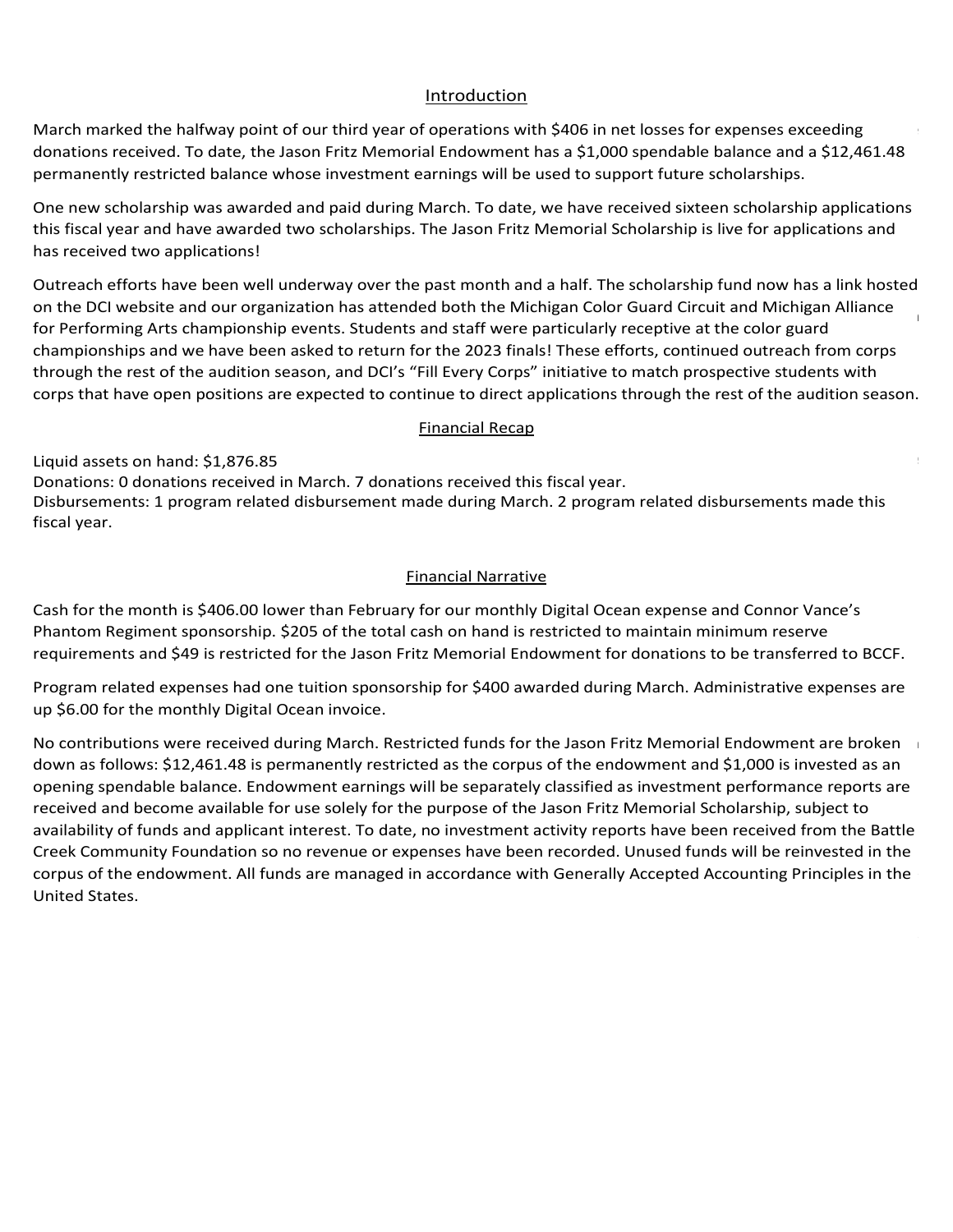## **Michigan Drum Corps Scholarship Fund 10:11 PM Statement of Financial Position 1976 1976 04/18/2022**

**As of March 31, 2022 Accrual Basis Accrual Basis** 

|                                                   | <b>Mar 2022</b> | <b>Feb 2022</b> |
|---------------------------------------------------|-----------------|-----------------|
| <b>ASSETS</b>                                     |                 |                 |
| <b>Current Assets</b>                             |                 |                 |
| Cash                                              |                 |                 |
| <b>Checking Account</b>                           | 2,039.85        | 2,445.85        |
| <b>Savings Account</b>                            | 91.00           | 91.00           |
| <b>Less: Reserve Requirements</b>                 | (205.00)        | (205.00)        |
| <b>Less: Restricted Funds for Endowment</b>       | (49.00)         | (49.00)         |
| <b>Total Unrestricted Cash</b>                    | 1,876.85        | 2,282.85        |
| <b>Restricted Cash</b>                            | 254.00          | 254.00          |
| <b>Total Checking/Savings</b>                     | 2,130.85        | 2,536.85        |
| <b>Accounts Receivable</b>                        |                 |                 |
| <b>Accounts Receivable</b>                        | 0.00            | 0.00            |
| <b>Pledges Receivable</b>                         | 0.00            | 0.00            |
| <b>Allowance for Uncollectibles</b>               | 0.00            | 0.00            |
| <b>Total Accounts Receivable</b>                  | 0.00            | 0.00            |
| <b>Total Current Assets</b>                       | 2,130.85        | 2,536.85        |
| <b>Fixed Assets</b>                               |                 |                 |
| <b>Property, Plant, &amp; Equipment</b>           | 0.00            | 0.00            |
| <b>Total Fixed Assets</b>                         | 0.00            | 0.00            |
| <b>Other Assets</b>                               |                 |                 |
| <b>Marketable Securities</b>                      | 0.00            | 0.00            |
| <b>Prepaid Expenses</b>                           | 500.00          | 500.00          |
| <b>Other Assets</b>                               | 0.00            | 0.00            |
| Jason Fritz Endowment - Spendable Balance         | 1,000.00        | 1,000.00        |
| <b>Jason Fritz Endowment - Restricted Balance</b> | 12,461.48       | 12,461.48       |
| <b>Total Other Assets</b>                         | 13,961.48       | 13,961.48       |
| <b>TOTAL ASSETS</b>                               | 16,092.33       | 16,498.33       |
| <b>LIABILITIES &amp; EQUITY</b>                   |                 |                 |
| <b>Liabilities</b>                                |                 |                 |
| <b>Current Liabilities</b>                        |                 |                 |
| <b>Accounts Payable</b>                           | 0.00            | 0.00            |
| <b>Total Accounts Payable</b>                     | 0.00            | 0.00            |
| <b>Other Current Liabilities</b>                  |                 |                 |
| <b>Salaries and Wages Payable</b>                 | 0.00            | 0.00            |
| <b>Total Other Current Liabilities</b>            | 0.00            | 0.00            |
| <b>Total Current Liabilities</b>                  | 0.00            | 0.00            |
| <b>Long Term Liabilities</b>                      |                 |                 |
| <b>Notes Payable</b>                              | 0.00            | 0.00            |
| <b>Total Long Term Liabilities</b>                | 0.00            | 0.00            |
| <b>Total Liabilities</b>                          | 0.00            | 0.00            |
| <b>Equity</b>                                     |                 |                 |
| <b>Unrestricted Net Assets</b>                    | 2,630.85        | 3,036.85        |
| <b>Donor Restricted Net Assets</b>                | 13,461.48       | 13,461.48       |
| <b>Total Equity</b>                               | 16,092.33       | 16,498.33       |
| <b>TOTAL LIABILITIES &amp; EQUITY</b>             | 16,092.33       | 16,498.33       |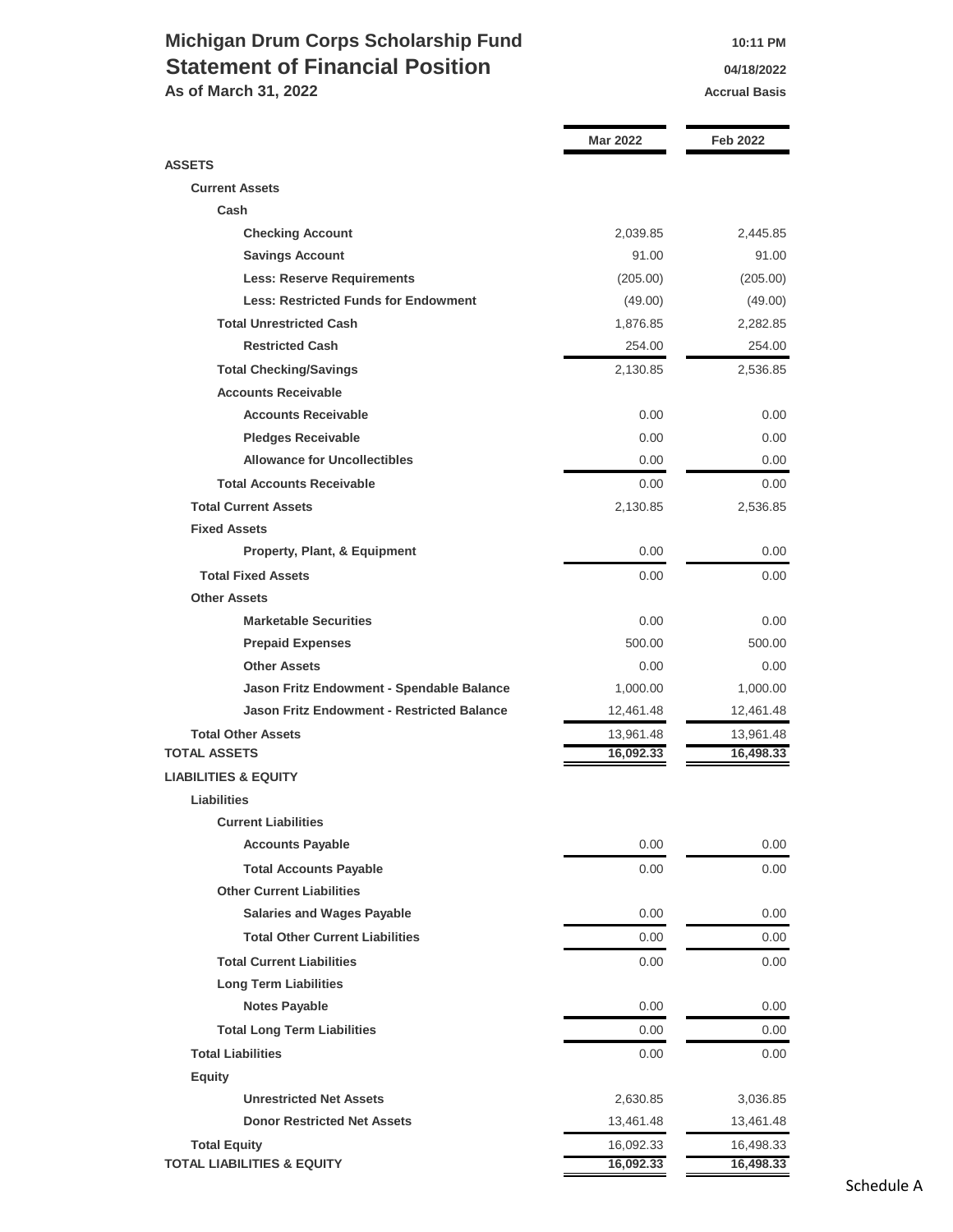### **Michigan Drum Corps Scholarship Fund 10:11 PM Statement of Activities 04/18/2022 March 2022 Accrual Basis Accrual Basis**

|                                      | <b>Mar 2022</b> | <b>Feb 2022</b> | <b>Year to Date</b> |
|--------------------------------------|-----------------|-----------------|---------------------|
| <b>Ordinary Income/Expense</b>       |                 |                 |                     |
| Income                               |                 |                 |                     |
| <b>Contributions</b>                 |                 |                 |                     |
| <b>Individual Contributions</b>      | 0.00            | 0.00            | 2,896.59            |
| <b>Corporate Contributions</b>       | 0.00            | 0.00            | 0.00                |
| <b>Gifts in Kind</b>                 | 0.00            | 0.00            | 0.00                |
| <b>Total Contributions</b>           | 0.00            | 0.00            | 2,896.59            |
| <b>Major Gifts</b>                   | 0.00            | 0.00            | 0.00                |
| <b>Investments</b>                   |                 |                 |                     |
| <b>Interest Income</b>               | 0.00            | 0.00            | 0.00                |
| <b>Investments</b>                   | 0.00            | 0.00            | 0.00                |
| <b>Other Income</b>                  | 0.00            | 0.00            | 0.00                |
| <b>Total Investments</b>             | 0.00            | 0.00            | 0.00                |
| <b>Other Income</b>                  | 0.00            | 0.00            | 0.00                |
| <b>Total Income</b>                  | 0.00            | 0.00            | 2,896.59            |
| <b>Expense</b>                       |                 |                 |                     |
| <b>Program Expenses</b>              |                 |                 |                     |
| <b>Auditions &amp; Camp Fees</b>     | 0.00            | 0.00            | 125.00              |
| <b>Member Tuition</b>                | 400.00          | 0.00            | 400.00              |
| <b>Other Program Expenses</b>        | 0.00            | 0.00            | 0.00                |
| <b>Total Program Expenses</b>        | 400.00          | 0.00            | 525.00              |
| <b>Administrative Expenses</b>       |                 |                 |                     |
| <b>Supplies</b>                      | 0.00            | 0.00            | 0.00                |
| <b>Postage</b>                       | 0.00            | 0.00            | 0.00                |
| <b>Travel</b>                        | 0.00            | 0.00            | 0.00                |
| <b>Registration Fees</b>             | 0.00            | 0.00            | 0.00                |
| <b>Software Purchases</b>            | 0.00            | 0.00            | 0.00                |
| <b>Other Expenses</b>                | 0.00            | 0.00            | 0.00                |
| <b>Contract Services</b>             | 0.00            | 0.00            | 0.00                |
| <b>Website Expenses</b>              | 6.00            | 6.00            | 36.00               |
| <b>Fundraising Expenses</b>          | 0.00            | 0.00            | 0.00                |
| <b>Bank Fees</b>                     | 0.00            | 0.00            | $-0.04$             |
| <b>Paypal Fees</b>                   | 0.00            | 0.00            | 42.00               |
| <b>Total Administrative Expenses</b> | 6.00            | 6.00            | 77.96               |
| <b>Total Expenses</b>                | 406.00          | 6.00            | 602.96              |
| Net Income                           | $-406.00$       | $-6.00$         | 2,293.63            |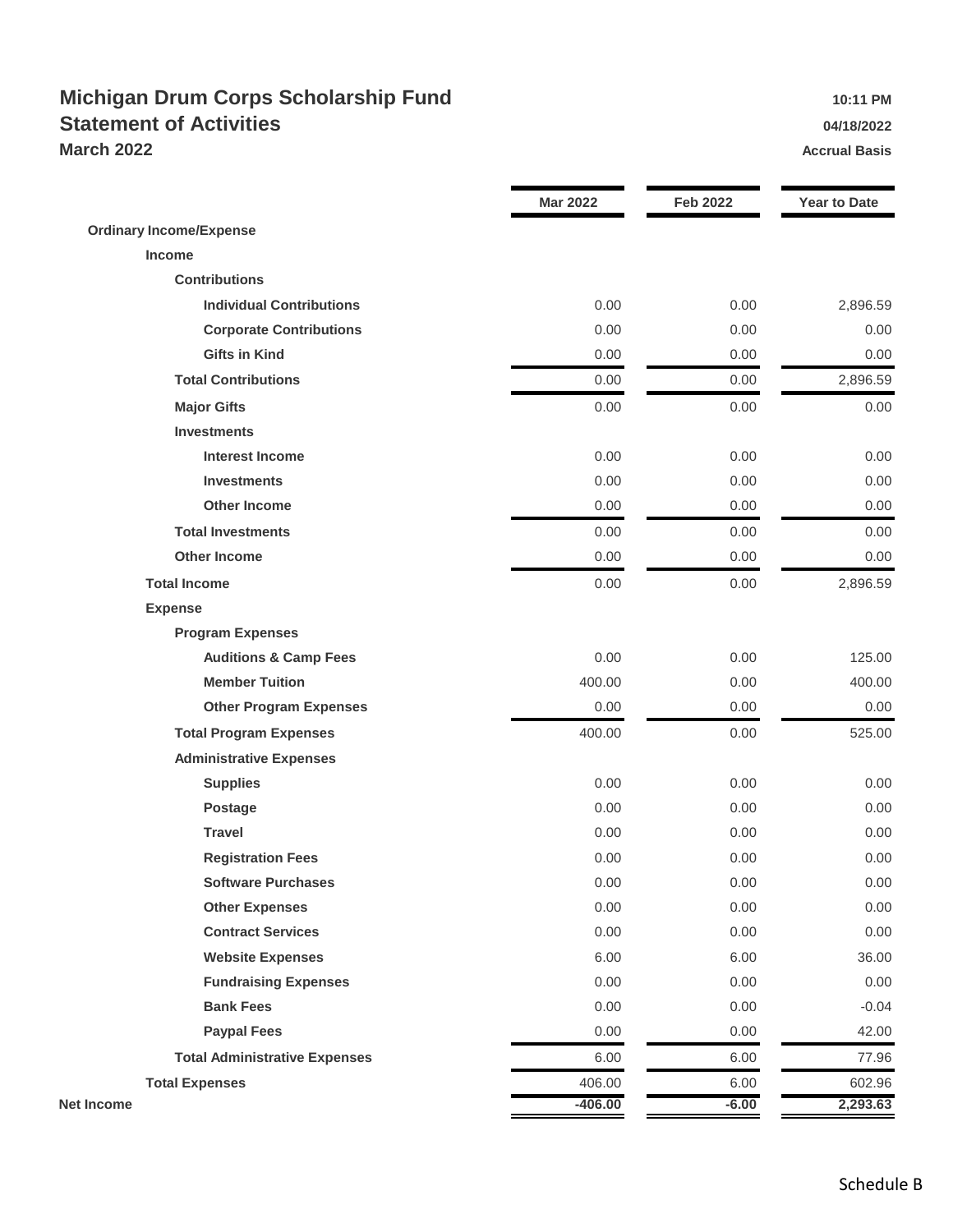# **Michigan Drum Corps Scholarship Fund 10:11 PM Statement of Changes in Net Assets 1988 120 120 121 13/2022**

**As of March 31, 2022 Accrual Basis Accrual Basis Accrual Basis** 

|                                                      | <b>Mar 2022</b> | <b>Feb 2022</b> | <b>Year to Date</b> |
|------------------------------------------------------|-----------------|-----------------|---------------------|
| <b>Total Unrestricted Revenues</b>                   | 0.00            | 0.00            | 786.48              |
| <b>Net Assets Released from Restriction</b>          | 0.00            | 0.00            | 0.00                |
| <b>Total Unrestricted Expenses and Losses</b>        | $-406.00$       | $-6.00$         | $-560.96$           |
| <b>Increase in Unrestricted Net Assets</b>           | $-406.00$       | $-6.00$         | 225.52              |
| <b>Donor Restricted Net Assets</b>                   | 0.00            | 0.00            | 0.00                |
| <b>Temporarily Restricted Net Assets</b>             | 1,000.00        | 1,000.00        | 1,000.00            |
| <b>Contributions</b>                                 | 0.00            | 0.00            | 0.00                |
| <b>Net Assets Released from Restriction</b>          | 0.00            | 0.00            | 0.00                |
| <b>Increase in Temporarily Restricted Net Assets</b> | 0.00            | 0.00            | 0.00                |
| <b>Permanently Restricted Net Assets</b>             | 0.00            | 0.00            | 0.00                |
| <b>Contributions</b>                                 | 0.00            | 0.00            | 2,110.11            |
| <b>Total Restricted Expenses and Losses</b>          | 0.00            | 0.00            | $-42.00$            |
| <b>Increase in Permanently Restricted Net Assets</b> | 0.00            | 0.00            | 2,068.11            |
| <b>Change in Net Assets</b>                          | $-406.00$       | $-6.00$         | 2,293.63            |
| <b>Beginning Net Assets:</b>                         | 16,498.33       | 16,504.33       | 13,798.70           |
| <b>Ending Net Assets:</b>                            | 16,092.33       | 16,498.33       | 16,092.33           |